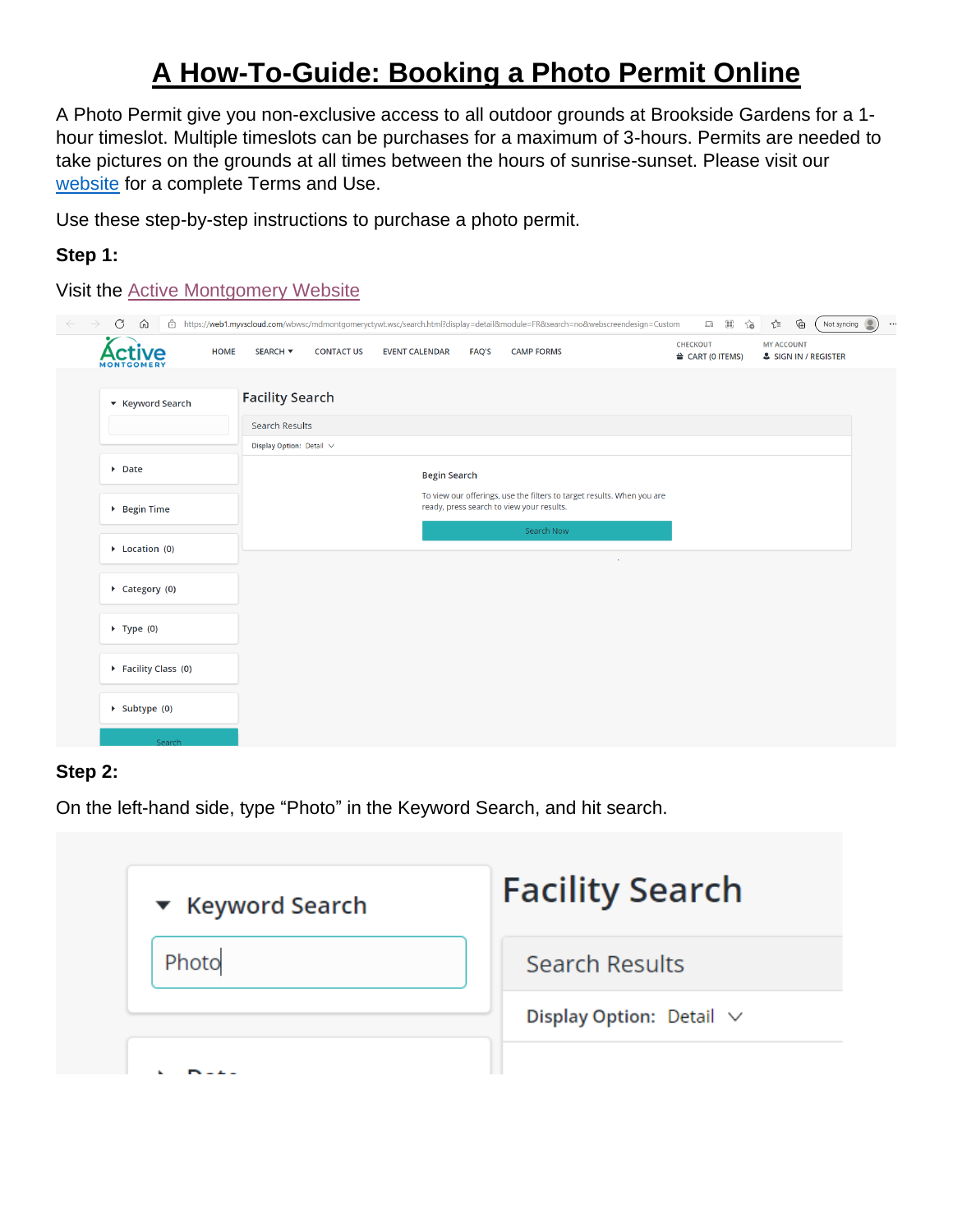Facilities called Brookside Gardens Photo Permit Slot 1, 2, & 3 should appear.

|                                      | Search Results                                                              |                                               |                                        |          | Showing results 1-3 of 3                                                                    |
|--------------------------------------|-----------------------------------------------------------------------------|-----------------------------------------------|----------------------------------------|----------|---------------------------------------------------------------------------------------------|
|                                      | Display Option: Detail $\vee$                                               |                                               |                                        |          |                                                                                             |
|                                      | <b>Brookside Gardens Photo Permit Slot 1</b>                                |                                               |                                        |          |                                                                                             |
| Date                                 | <b>Facility Description</b>                                                 | <b>Location Description</b>                   | <b>Class Description</b>               | Capacity | Price                                                                                       |
| Mar<br>4                             | <b>Brookside Gardens Photo</b>                                              | <b>Brookside Gardens</b>                      | Grounds                                | 25       | Add To Cart For<br>$\colon$<br>Price/Add To Cart For<br><b>Item Details</b>                 |
|                                      | Permit Slot 1<br>8:00 am - 9:00 am                                          | $9:00$ am - $10:00$ am<br>10:00 am - 11:00 am | 11:00 am - 12:00 pm                    |          | Price<br>12:00 pm - 1:00 pm<br>1:00 pm - 2:00 pm<br>2:00 pm - 3:00 pm                       |
|                                      | 3:00 pm - 4:00 pm<br>4:00 pm - 5:00 pm                                      | 5:00 pm - 6:00 pm                             | 6:00 pm - 7:00 pm<br>7:00 pm - 8:00 pm |          |                                                                                             |
|                                      | <b>Brookside Gardens Photo Permit Slot 2</b><br><b>Facility Description</b> | <b>Location Description</b>                   | <b>Class Description</b>               | Capacity | Price                                                                                       |
| <b>Book Now:</b><br>Date<br>Mar<br>4 | <b>Brookside Gardens Photo</b><br>Permit Slot 2                             | <b>Brookside Gardens</b>                      | Grounds                                | 25       | <b>Add To Cart For</b><br>$\vdots$<br><b>Item Details</b><br>Price/Add To Cart For<br>Price |

#### **Step 3:**

Also, on the left-hand side, choose the date you would like to take your pictures. You can do Step 2 and 3 together if you prefer.

|                                          |   |      | Display Option: Detail $\vee$ |
|------------------------------------------|---|------|-------------------------------|
| $\blacktriangleright$ Date<br>03/04/2022 | 侖 |      | <b>Brookside Gardens Phot</b> |
|                                          |   | Date | <b>Facility Description</b>   |
|                                          |   | Mar  | Brookside Gardens Pho         |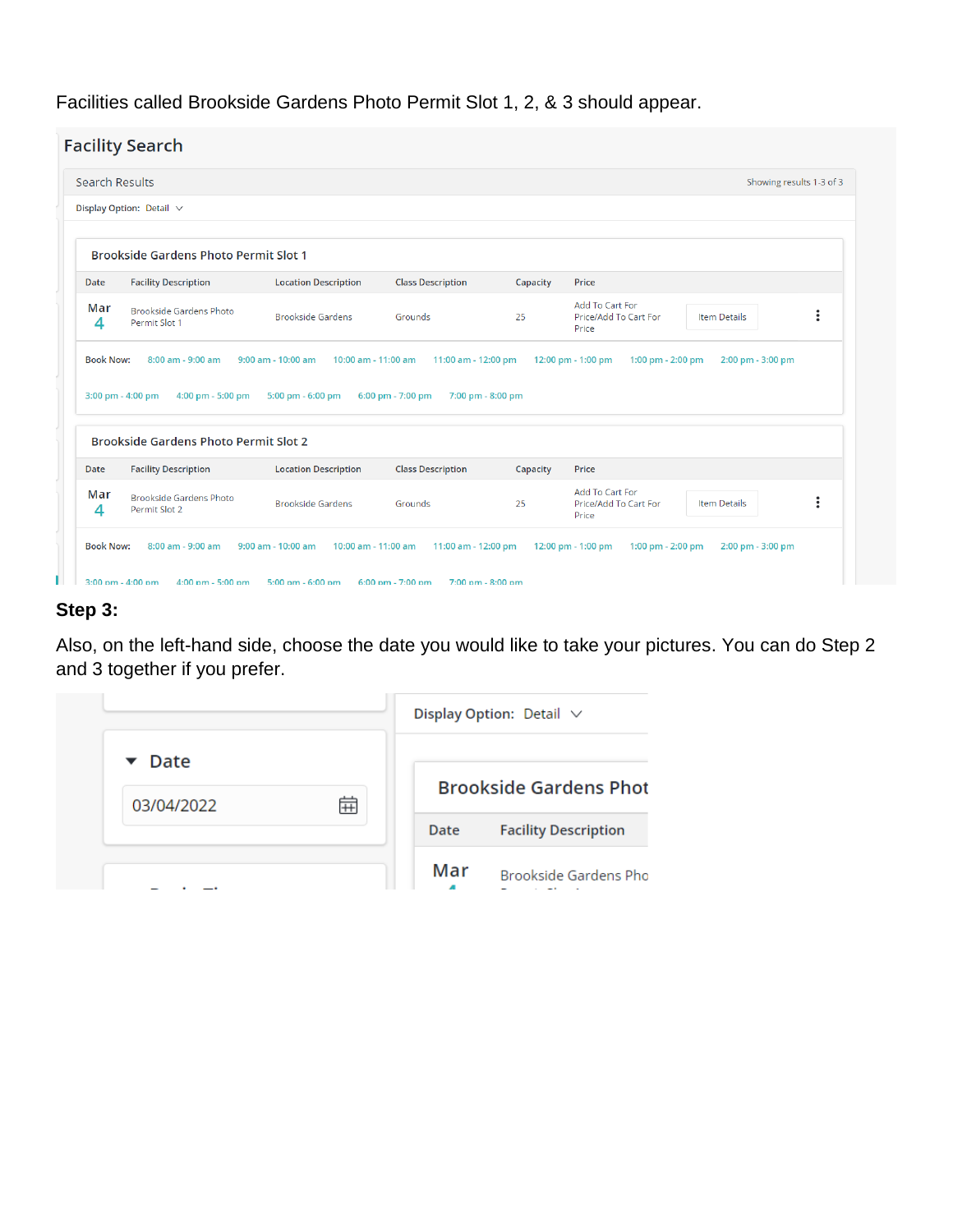### **Step 4:**

Under the Permits Slots, time slots will appear. Available times are in blue, booked timeslot are in black. Choose the timeslot you would like.

|                  | <b>Brookside Gardens Photo Permit Slot 1</b>                               |                                               |                                                          |          |                                                   |                       |   |
|------------------|----------------------------------------------------------------------------|-----------------------------------------------|----------------------------------------------------------|----------|---------------------------------------------------|-----------------------|---|
| Date             | <b>Facility Description</b>                                                | <b>Location Description</b>                   | <b>Class Description</b>                                 | Capacity | Price                                             |                       |   |
| Mar<br>4         | Brookside Gardens Photo<br>Permit Slot 1                                   | <b>Brookside Gardens</b>                      | Grounds                                                  | 25       | Add To Cart For<br>Price/Add To Cart For<br>Price | <b>Item Details</b>   | ٠ |
| <b>Book Now:</b> | 8:00 am - 9:00 am                                                          | $9:00$ am - $10:00$ am<br>10:00 am - 11:00 am | 11:00 am - 12:00 pm                                      |          | 12:00 pm - 1:00 pm<br>1:00 pm $- 2:00$ pm         | $2:00$ pm - $3:00$ pm |   |
|                  | $3:00 \text{ pm} - 4:00 \text{ pm}$<br>$4:00 \text{ pm} - 5:00 \text{ pm}$ | $5:00 \text{ pm} - 6:00 \text{ pm}$           | $6:00 \text{ pm} - 7:00 \text{ pm}$<br>7:00 pm - 8:00 pm |          |                                                   |                       |   |

## **Step 5:**

Click Add to Cart on the bottom of the page.

# <sup>1</sup> Selected Items

# Brookside Gardens Photo Permit Slot 1 (Grounds Brookside

Clear Selection

Add To Cart

## **Step 6:**

At this point, they will ask you to either log in, or create an account. You will need an account to continue.

Once logged in, they will ask you for a headcount. The headcount should include everyone who will be onsite while the pictures are taking. This includes those getting their pictures taken, the photographer, their assistant(s), and those friends/family who would be on site but not getting their picture taken.

Enter your headcount number and click continue.

| <b>Purchase Options</b> |        |  |
|-------------------------|--------|--|
| Facility Headcount: *   |        |  |
|                         |        |  |
|                         |        |  |
|                         |        |  |
| Continue                | Cancel |  |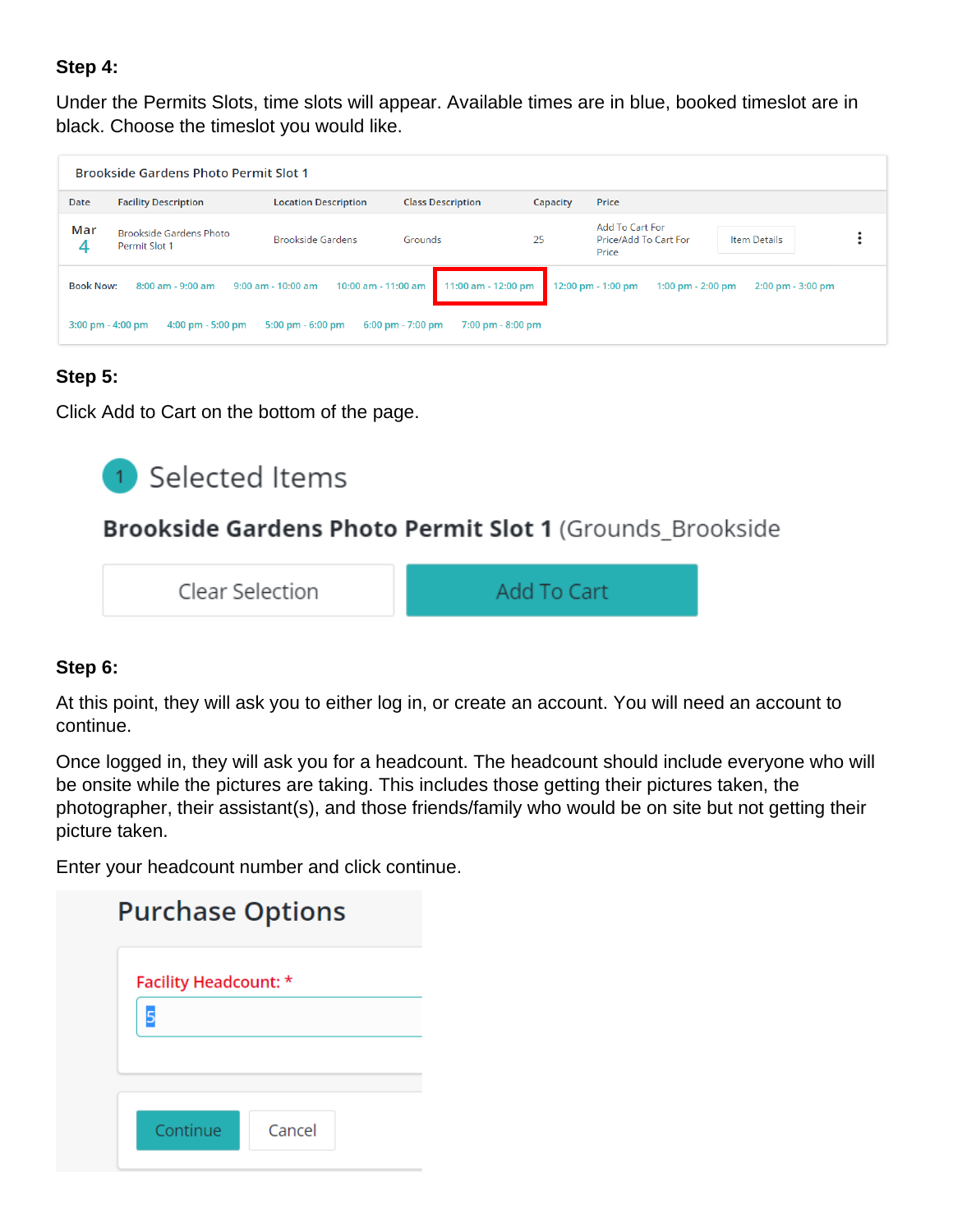## **Step 7:**

Answer the questions when prompted.

# MONTGOMERY

# Brookside Gardens Photo Permit Slot 1 on 03/04/2022 at 11:00 am to 12:00 pm at **Bland (Purchase)**

Brookside Gardens Photo Permit Slot 1 on 03/04/2022 at 11:00 am to 12:00 pm at Brookside Gardens for Jennifer Bland (Purch

| Questions                                                                                                    |
|--------------------------------------------------------------------------------------------------------------|
| 1) What type of photos are you taking? Check all that apply: *                                               |
|                                                                                                              |
| Family                                                                                                       |
| Maternity                                                                                                    |
| Engagement                                                                                                   |
| Wedding                                                                                                      |
| Birthday                                                                                                     |
| Couples                                                                                                      |
| <b>Select All</b>                                                                                            |
| ση νηπταιού σε αποιπαίαπεριοσοπευτεά της ολοιατίζουν απονικολιατίζουν ασίζητης οι απιαιτιάζοπου νητίου ποιοι |
| --- Not Selected ---                                                                                         |
| 4) Will you be arriving in a limo, party bus, or type of large vehicle? *                                    |
| --- Not Selected ---                                                                                         |
| 5) Will you be bringing any props, furniture, or backdrops? *                                                |

## **Step 8:**

Click the Fee check box.

| Fees                       |                                                             |        |          |  |
|----------------------------|-------------------------------------------------------------|--------|----------|--|
| $\triangleright$ Copy Fees |                                                             |        |          |  |
|                            |                                                             |        |          |  |
|                            | Parks BG PhotoFilminf Fees - Select a Maximum of 999 Fee(s) |        |          |  |
| Add                        | Description                                                 | Amount | Quantity |  |